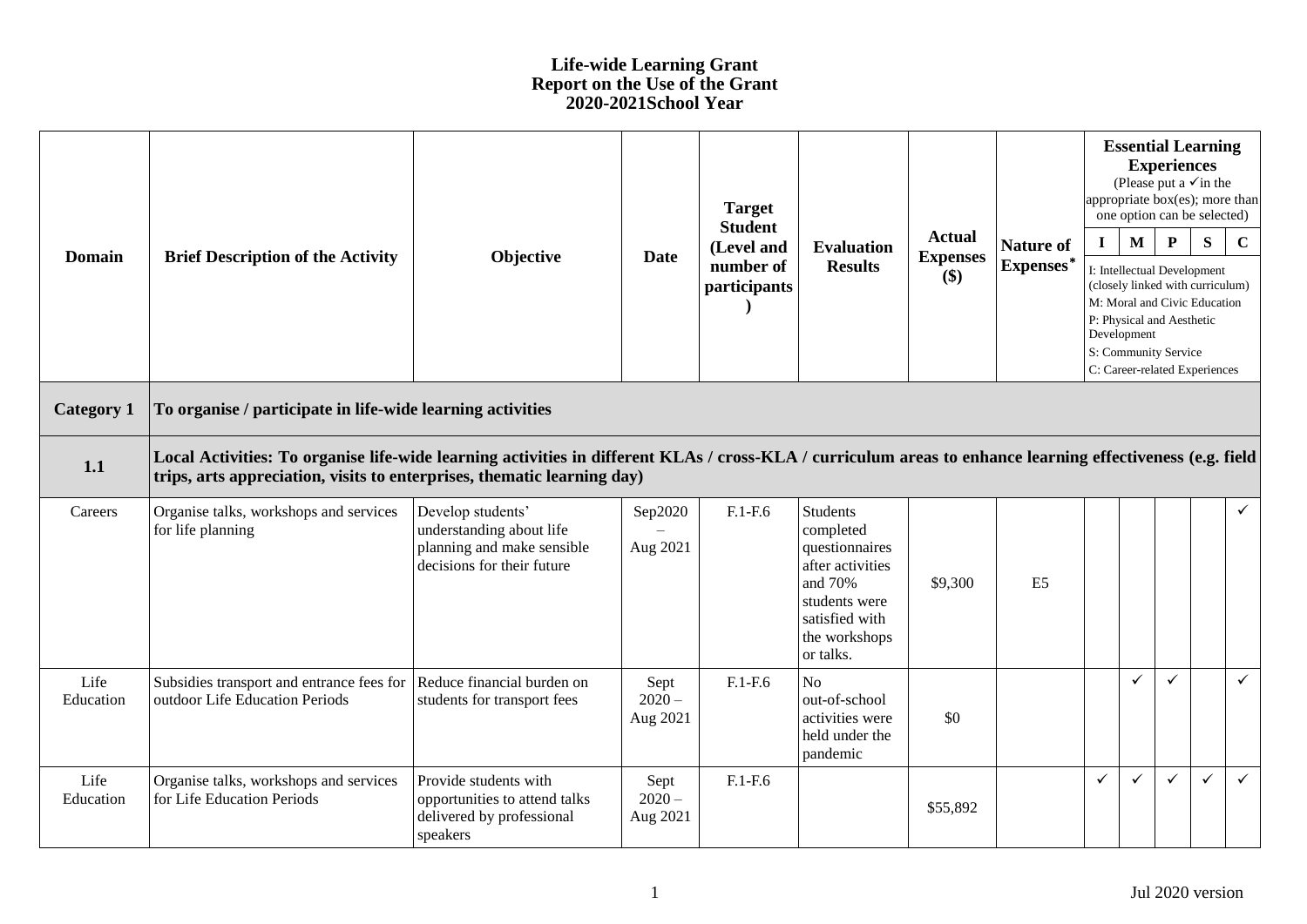| <b>Domain</b> | <b>Brief Description of the Activity</b>                                                                                                                                                                                                                                                                                                                                                                                             | Objective                                                                                                                    | <b>Date</b>                  | <b>Target</b><br><b>Student</b><br>(Level and<br>number of<br>participants | <b>Evaluation</b><br><b>Results</b>                                                                                                                 | <b>Actual</b><br><b>Expenses</b><br>\$) | <b>Nature of</b>   | <b>Essential Learning</b><br><b>Experiences</b><br>(Please put a $\checkmark$ in the<br>appropriate box(es); more than<br>one option can be selected)<br>$\mathbf{M}$<br>${\bf P}$<br>S<br>$\bf{I}$ |                                                                                                                                                                                                      |              |  |             |  |  |
|---------------|--------------------------------------------------------------------------------------------------------------------------------------------------------------------------------------------------------------------------------------------------------------------------------------------------------------------------------------------------------------------------------------------------------------------------------------|------------------------------------------------------------------------------------------------------------------------------|------------------------------|----------------------------------------------------------------------------|-----------------------------------------------------------------------------------------------------------------------------------------------------|-----------------------------------------|--------------------|-----------------------------------------------------------------------------------------------------------------------------------------------------------------------------------------------------|------------------------------------------------------------------------------------------------------------------------------------------------------------------------------------------------------|--------------|--|-------------|--|--|
|               |                                                                                                                                                                                                                                                                                                                                                                                                                                      |                                                                                                                              |                              |                                                                            |                                                                                                                                                     |                                         | $\mbox{Express}^*$ |                                                                                                                                                                                                     | I: Intellectual Development<br>(closely linked with curriculum)<br>M: Moral and Civic Education<br>P: Physical and Aesthetic<br>Development<br>S: Community Service<br>C: Career-related Experiences |              |  | $\mathbf C$ |  |  |
| Leadership    | Subsidise the transport, campsite and<br>training costs of the Prefect Training<br>Camp                                                                                                                                                                                                                                                                                                                                              | Enhance students'<br>problem-solving skills,<br>teamwork and leadership<br>through various leadership<br>training activities | Sept<br>$2020 -$<br>Aug 2021 | F.3-F.5                                                                    | The Prefect<br><b>Training Camp</b><br>could not be<br>organized due<br>to the<br>COVID-19<br>pandemic.                                             | \$0                                     |                    | $\checkmark$                                                                                                                                                                                        |                                                                                                                                                                                                      |              |  |             |  |  |
|               |                                                                                                                                                                                                                                                                                                                                                                                                                                      |                                                                                                                              |                              |                                                                            | <b>Expenses on Item 1.1</b>                                                                                                                         | \$65,192                                |                    |                                                                                                                                                                                                     |                                                                                                                                                                                                      |              |  |             |  |  |
| 1.2           | Local Activities: To organise diversified life-wide learning activities to cater for students' interests and abilities for stretching students' potential and<br>nurturing in students positive values and attitudes (e.g. activities on multiple intelligences; physical, aesthetic and cultural activities; leadership<br>training; service learning; clubs and societies; school team training; uniformed groups; military camps) |                                                                                                                              |                              |                                                                            |                                                                                                                                                     |                                         |                    |                                                                                                                                                                                                     |                                                                                                                                                                                                      |              |  |             |  |  |
| Leadership    | Organise leadership training<br>programmes for students' leaders                                                                                                                                                                                                                                                                                                                                                                     | Develop students' leadership<br>skills                                                                                       | Sept2020<br>Aug2021          | $F.1-F.5$                                                                  | - A training<br>camp and a<br>workshop were<br>cancelled due to<br>the COVID-19.<br>- Students<br>enjoyed and<br>showed positive<br>feedback on the | \$61,065                                | E1, E5, E6,<br>E7  |                                                                                                                                                                                                     |                                                                                                                                                                                                      | $\checkmark$ |  |             |  |  |

training. - Students learnt different leadership skills and they are confident to apply the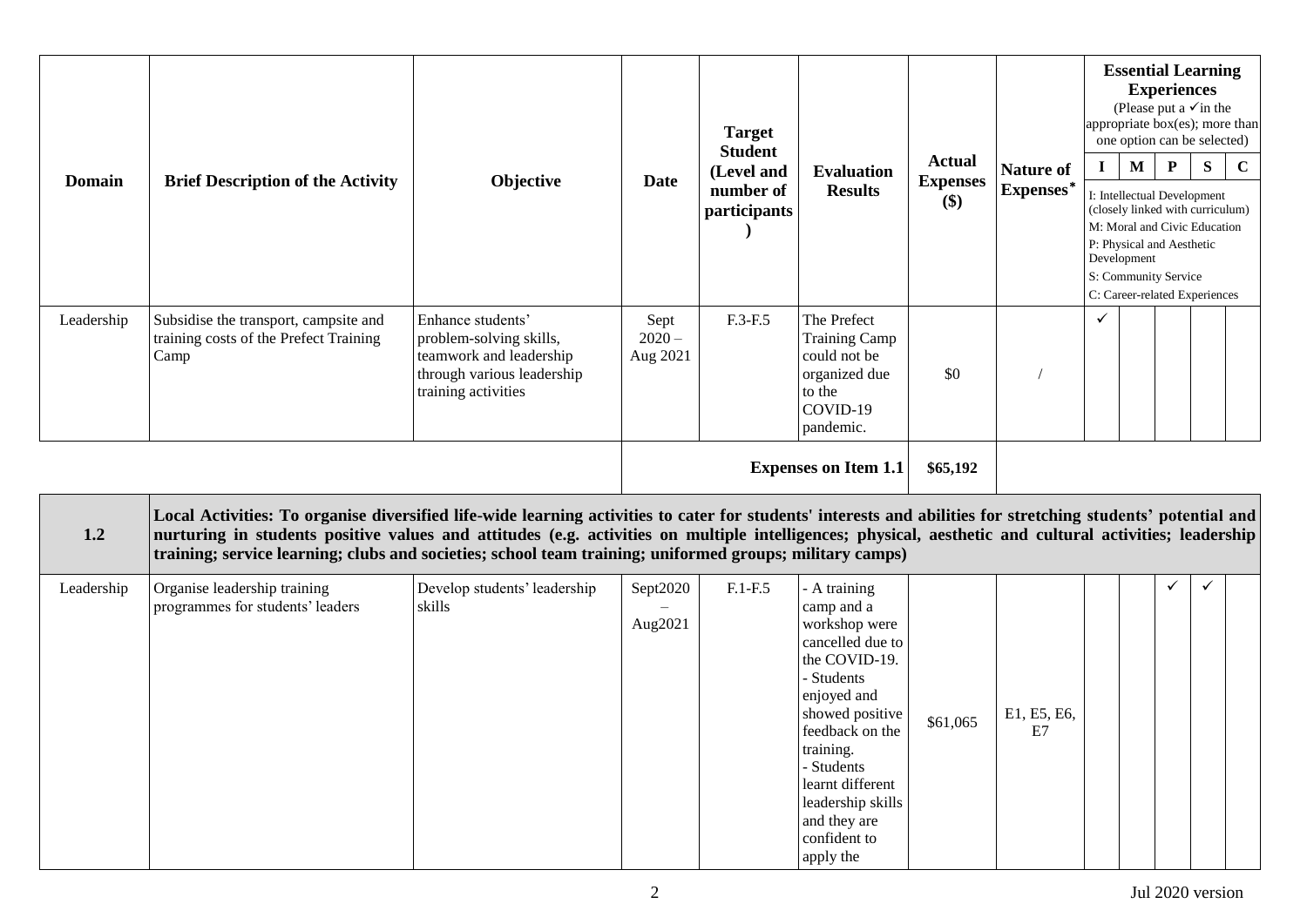| <b>Domain</b>         | <b>Brief Description of the Activity</b>                                                                                                                                              | Objective                                     | <b>Date</b>                  | <b>Target</b><br><b>Student</b><br>(Level and<br>number of<br>participants | <b>Evaluation</b><br><b>Results</b>                                                                                                                                                                              | <b>Actual</b><br><b>Expenses</b><br>\$) | <b>Nature of</b><br>Expenses* | $\mathbf{I}$ | <b>Essential Learning</b><br><b>Experiences</b><br>(Please put a $\checkmark$ in the<br>appropriate box(es); more than<br>one option can be selected)<br>$\mathbf{P}$<br>S<br>$\mathbf{M}$<br>I: Intellectual Development<br>(closely linked with curriculum)<br>M: Moral and Civic Education<br>P: Physical and Aesthetic<br>Development<br>S: Community Service<br>C: Career-related Experiences |              |  |  |
|-----------------------|---------------------------------------------------------------------------------------------------------------------------------------------------------------------------------------|-----------------------------------------------|------------------------------|----------------------------------------------------------------------------|------------------------------------------------------------------------------------------------------------------------------------------------------------------------------------------------------------------|-----------------------------------------|-------------------------------|--------------|----------------------------------------------------------------------------------------------------------------------------------------------------------------------------------------------------------------------------------------------------------------------------------------------------------------------------------------------------------------------------------------------------|--------------|--|--|
|                       |                                                                                                                                                                                       |                                               |                              |                                                                            | leadership skills<br>in their daily<br>life.                                                                                                                                                                     |                                         |                               |              |                                                                                                                                                                                                                                                                                                                                                                                                    |              |  |  |
| Physical<br>Education | Pay rental fees and coaching fees for<br>various school sports teams<br>Expenses on organizing various<br>extra-curricular activities, visual arts<br>activities<br>Other consumables | Provide professional training<br>for students | Sept<br>$2020 -$<br>Aug 2021 | $F.1-F.6$                                                                  | - Competitions<br>were cancelled<br>due to the<br>COVID-19<br>pandemic.<br>- Regular and<br>professional<br>training was<br>provided for<br>school sports<br>teams<br>- Students<br>showed positive<br>feedback. | \$302,983.94                            | E1, E5, E7                    |              |                                                                                                                                                                                                                                                                                                                                                                                                    | $\checkmark$ |  |  |
| Music                 | Salary of music director<br>Expenses om music courses<br>Other consumables                                                                                                            | Set up an orchestra in school                 | Aug<br>$2020 -$<br>Sept 2021 | $F.1-F.6$                                                                  | Good<br>Performance                                                                                                                                                                                              | \$194,044.8                             | E <sub>5</sub>                |              |                                                                                                                                                                                                                                                                                                                                                                                                    | $\checkmark$ |  |  |
|                       | <b>Expenses on Item 1.2 \$558,093.74</b>                                                                                                                                              |                                               |                              |                                                                            |                                                                                                                                                                                                                  |                                         |                               |              |                                                                                                                                                                                                                                                                                                                                                                                                    |              |  |  |

| 1.3            | Non-Local Activities: To organise or participate in non-local exchange activities or non-local competitions to broaden students' horizons |                                                |                             |           |                                                   |            |  |  |  |  |  |  |
|----------------|-------------------------------------------------------------------------------------------------------------------------------------------|------------------------------------------------|-----------------------------|-----------|---------------------------------------------------|------------|--|--|--|--|--|--|
| <b>Biology</b> | To complete a research and participate in Develop the research skills of<br>iGEM 2021 in France                                           | the students<br>Widen students' horizon in the | Oct<br>$2020 -$<br>Oct 2021 | $F.4-F.5$ | <b>Students</b><br>attended an<br>elite course to | \$11,077.3 |  |  |  |  |  |  |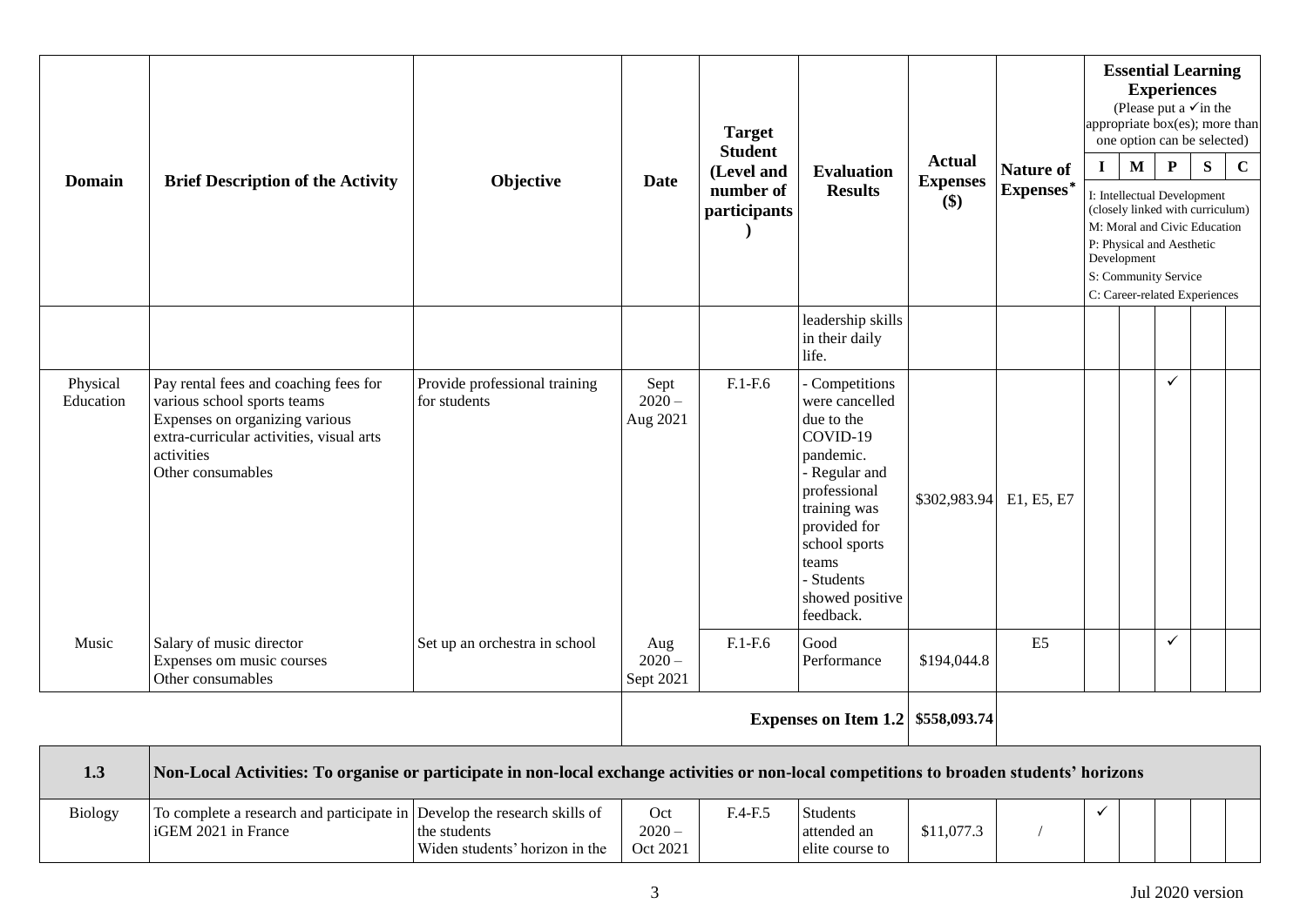| <b>Domain</b> | <b>Brief Description of the Activity</b>                                                                                        | Objective                                                                                                                                 | <b>Date</b>          | <b>Target</b><br><b>Student</b><br>(Level and<br>number of<br>participants | <b>Evaluation</b><br><b>Results</b>                                                                                                                                        | <b>Actual</b><br><b>Expenses</b><br>\$) | <b>Nature of</b><br>${\bf Expenses}^*$ | <b>Essential Learning</b><br><b>Experiences</b><br>(Please put a $\checkmark$ in the<br>appropriate box(es); more than<br>one option can be selected)<br>$\mathbf P$<br>${\bf S}$<br>${\bf M}$<br>$\mathbf C$<br>I<br>I: Intellectual Development<br>(closely linked with curriculum)<br>M: Moral and Civic Education<br>P: Physical and Aesthetic<br>Development<br>S: Community Service<br>C: Career-related Experiences |  |  |  |  |
|---------------|---------------------------------------------------------------------------------------------------------------------------------|-------------------------------------------------------------------------------------------------------------------------------------------|----------------------|----------------------------------------------------------------------------|----------------------------------------------------------------------------------------------------------------------------------------------------------------------------|-----------------------------------------|----------------------------------------|----------------------------------------------------------------------------------------------------------------------------------------------------------------------------------------------------------------------------------------------------------------------------------------------------------------------------------------------------------------------------------------------------------------------------|--|--|--|--|
|               |                                                                                                                                 | field of biotechnology                                                                                                                    |                      |                                                                            | learn basic<br>knowledge and<br>technique in<br>handling<br>microbes in<br>experiments.<br>They have<br>postponed the<br>joining of<br>iGEM2021 due<br>to the<br>pandemic. |                                         |                                        |                                                                                                                                                                                                                                                                                                                                                                                                                            |  |  |  |  |
| $_{\rm OLE}$  | To organise a trip in Taiwan and exhibit<br>students' works in Hong Kong<br>To organize the Social Service Activities<br>for F4 | Promote reading to learn,<br>enhance students'<br>environmental awareness and<br>widen students' horizon<br>Facilitate community services | Sep2020-<br>Jul 2021 | F.4                                                                        | The trip was<br>cancelled due to<br>the widespread<br>of Corona virus<br>(COVID-19).                                                                                       | \$2,100.1                               |                                        | $\checkmark$                                                                                                                                                                                                                                                                                                                                                                                                               |  |  |  |  |
|               | <b>Expenses on Item 1.3</b>                                                                                                     |                                                                                                                                           |                      |                                                                            |                                                                                                                                                                            | \$13,177.4                              |                                        |                                                                                                                                                                                                                                                                                                                                                                                                                            |  |  |  |  |
| 1.4           | <b>Others</b>                                                                                                                   |                                                                                                                                           |                      |                                                                            |                                                                                                                                                                            |                                         |                                        |                                                                                                                                                                                                                                                                                                                                                                                                                            |  |  |  |  |
|               |                                                                                                                                 |                                                                                                                                           |                      |                                                                            |                                                                                                                                                                            |                                         |                                        |                                                                                                                                                                                                                                                                                                                                                                                                                            |  |  |  |  |
|               |                                                                                                                                 |                                                                                                                                           |                      |                                                                            | <b>Expenses on Item 1.4</b>                                                                                                                                                | \$0                                     |                                        |                                                                                                                                                                                                                                                                                                                                                                                                                            |  |  |  |  |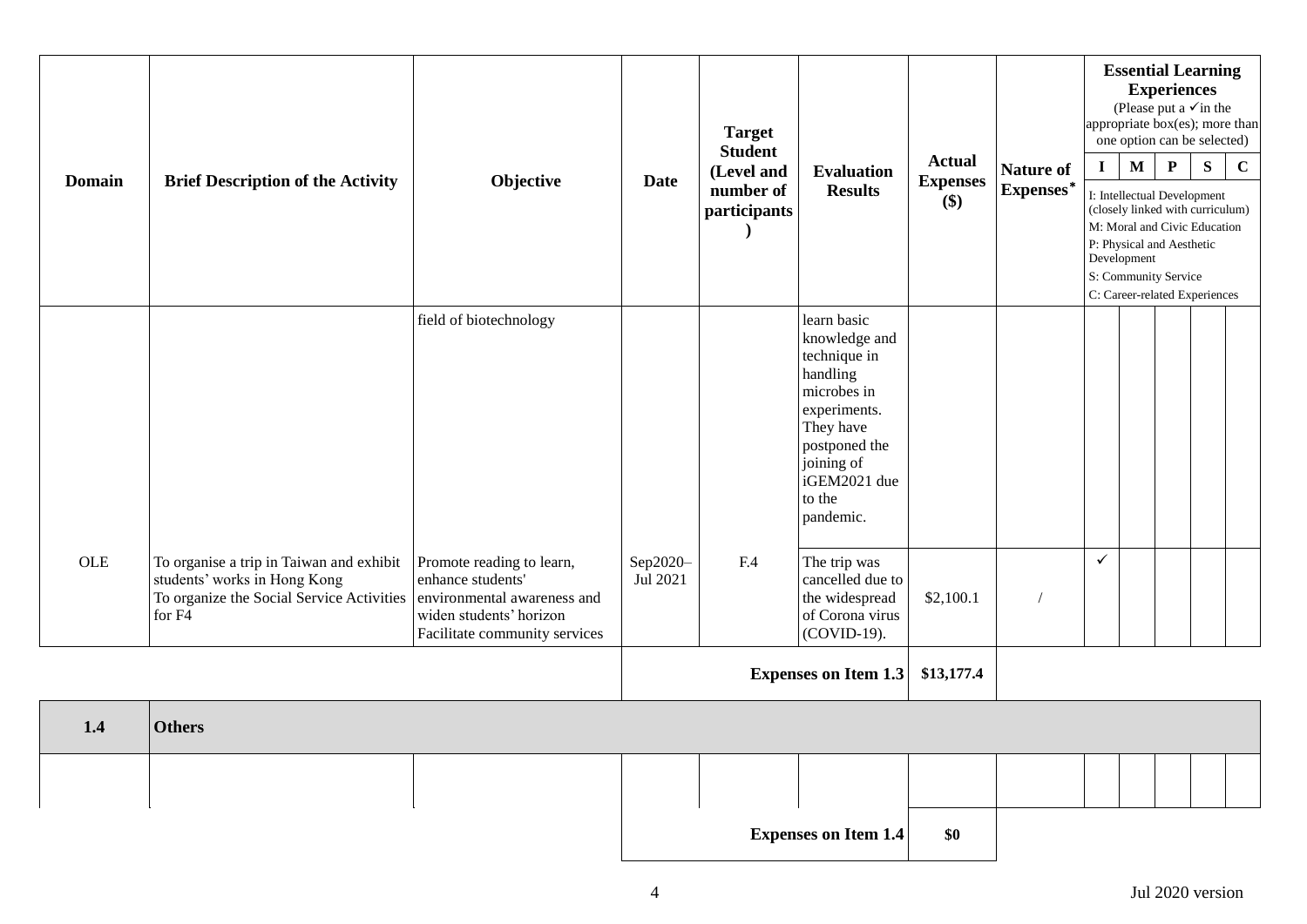| <b>Domain</b> | <b>Brief Description of the Activity</b> | Objective | <b>Date</b> | <b>Target</b><br><b>Student</b><br>(Level and<br>number of<br>participants | <b>Evaluation</b><br><b>Results</b> | <b>Actual</b><br><b>Expenses</b><br>$($)$ | Nature of<br>Expenses* | <b>Essential Learning</b><br><b>Experiences</b><br>(Please put a $\checkmark$ in the<br>appropriate box(es); more than<br>one option can be selected)<br>M<br>I: Intellectual Development<br>(closely linked with curriculum)<br>M: Moral and Civic Education<br>P: Physical and Aesthetic<br>Development<br>S: Community Service<br>C: Career-related Experiences | $\mathbf{P}$ | S | $\mathbf C$ |
|---------------|------------------------------------------|-----------|-------------|----------------------------------------------------------------------------|-------------------------------------|-------------------------------------------|------------------------|--------------------------------------------------------------------------------------------------------------------------------------------------------------------------------------------------------------------------------------------------------------------------------------------------------------------------------------------------------------------|--------------|---|-------------|
|               |                                          |           |             | Expenses for Category $1 $636,463.14$                                      |                                     |                                           |                        |                                                                                                                                                                                                                                                                                                                                                                    |              |   |             |

| <b>Domain</b>      | <b>Item</b>                                                                                                                       | <b>Purpose</b>                                                                                          | <b>Actual Expenses</b> (\$) |
|--------------------|-----------------------------------------------------------------------------------------------------------------------------------|---------------------------------------------------------------------------------------------------------|-----------------------------|
| <b>Category 2</b>  | To procure equipment, consumables or learning resources for promoting LWL                                                         |                                                                                                         |                             |
| <b>STEAM</b>       | Robots, microbits, mbots, LEGO(EV3), VR glasses, 3D<br>printers, telescope, apps and other materials for doing<br>stem activities | Stem club and cross-subjects activities in class                                                        | \$15,602.26                 |
| <b>Visual Arts</b> | Wacom Intuos Pro M Paper Edition (drawing tablet)                                                                                 | Stretch the potential of the students who are fond of or even<br>talented at computer graphics/ drawing | \$56,100                    |
| Music              | Piano and double bass rack                                                                                                        | Set up an orchestra in school                                                                           | \$191.924.4                 |
| Life Education     | LED Wall at School Hall                                                                                                           | Deposit of the LED Wall                                                                                 | \$121,200                   |
|                    |                                                                                                                                   | <b>Expenses for Category 2</b>                                                                          | \$384,826.66                |
|                    |                                                                                                                                   | <b>Expenses for Categories 1 &amp; 2</b>                                                                | \$1,021,289.8               |

\*:Input using the following codes; more than one code can be used for each item.

**Code for Expenses**

E1 Activity fees (registration fees, admission fees, course fees, camp fees, venue fees, learning E6 Fees for students attending courses, activities or training organised by external